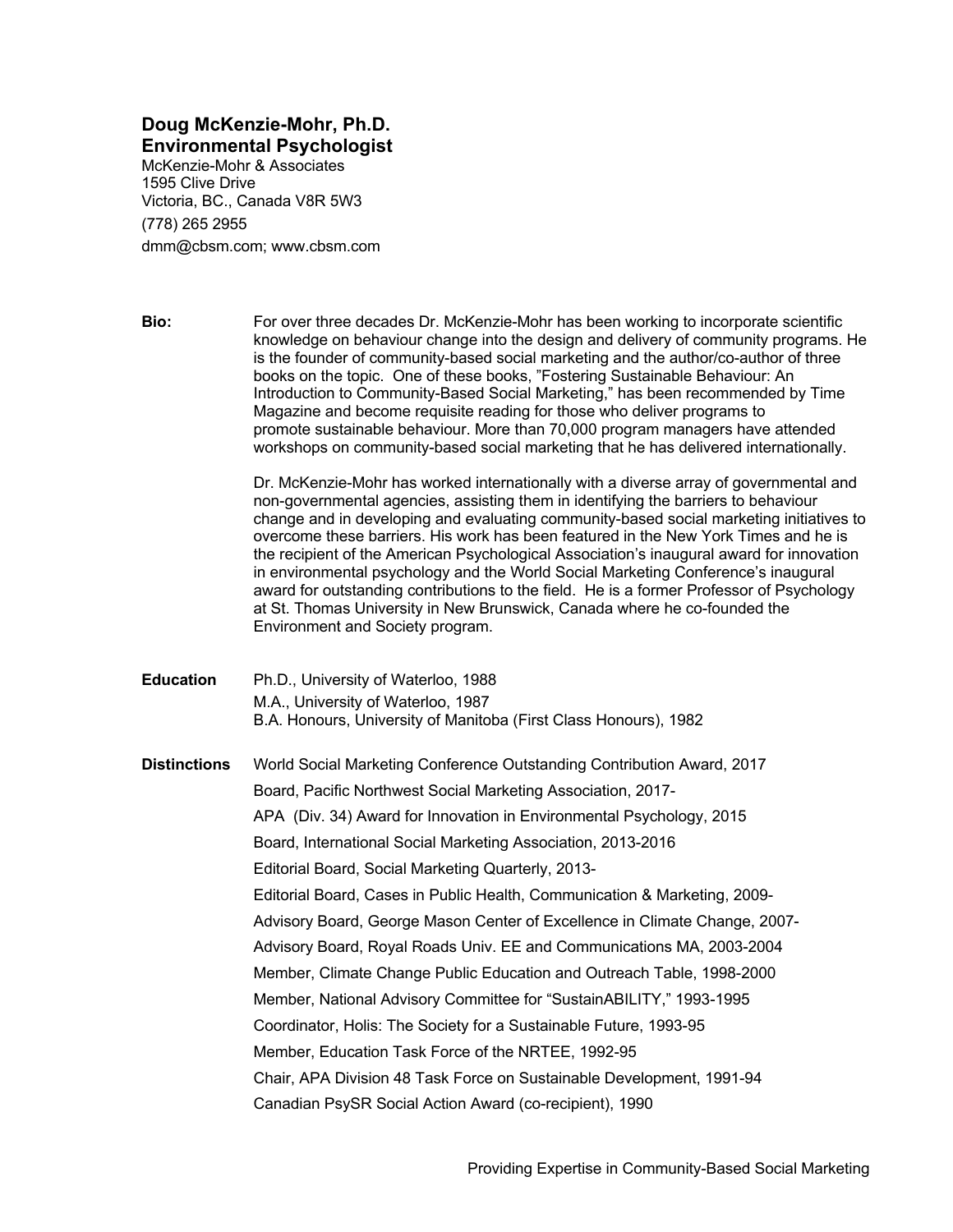Society for the Psychological Study of Social Issues Advocacy Fellowship, 1987-88 Social Sciences and Humanities Research Council Doctoral Fellowship, 1983-86

| <b>Work</b>     | July 1988 -<br>McKenzie-Mohr & Assoc. Principal                                                                                                                                               |
|-----------------|-----------------------------------------------------------------------------------------------------------------------------------------------------------------------------------------------|
|                 | <b>July 1993</b><br><b>June 2006</b><br>St. Thomas University<br>Professor<br>$\blacksquare$                                                                                                  |
|                 | July 1988 -<br>Wilfrid Laurier University Professor<br>June 1993                                                                                                                              |
| Website         | M <sup>C</sup> Kenzie-Mohr, D. (1998-). Fostering sustainable behaviour. URL: http://www.cbsm.com                                                                                             |
| Listserv        | M <sup>C</sup> Kenzie-Mohr, D. (2006-). Fostering sustainable behaviour listsery. Daily electronic<br>listserv that reaches over 5000 environmental educators.                                |
| <b>Books</b>    | MCKenzie-Mohr, D. (2011). Fostering sustainable behaviour: An introduction to<br>community-based social marketing (3rd Edition). Gabriola Island, B.C.: New Society.                          |
|                 | MCKenzie-Mohr, D., Lee, N., Schultz, W., & Kotler, P. (2011). Social marketing to protect<br>the environment: What works. Thousand Oaks, CA: Sage.                                            |
|                 | M <sup>C</sup> Kenzie-Mohr, D. & Smith, W. (1999). Fostering sustainable behaviour: An introduction<br>to community-based social marketing (2nd Edition). Gabriola Island, B.C.: New Society. |
|                 | Kassirer, J. & MCKenzie-Mohr, D. (1997). Tools of change: Proven methods for<br>promoting environmental citizenship. Ottawa: Renouf.                                                          |
|                 | M <sup>C</sup> Kenzie-Mohr, D. (1996). Promoting a sustainable future: An introduction to<br>community-based social marketing. Ottawa: Renouf.                                                |
| <b>Edited</b>   | McKenzie-Mohr, D. & Oskamp, S. (1995). Psychology and the promotion of a sustainable<br>future, Journal of Social Issues, 51 (4).                                                             |
|                 | McKenzie-Mohr, D. & Marien, M. (1994). Visions of sustainability, Futures, 26 (2).                                                                                                            |
| <b>Articles</b> | McKenzie-Mohr, D. (2008). Fostering sustainable behaviour: Beyond brochures.<br>International Journal of Sustainability Communications, 3, 108-118.                                           |
|                 | McKenzie-Mohr, D. (2001). Promoting sustainable behaviour: An introduction to<br>community-based social marketing. Journal of Social Issues, 56, 543-554.                                     |
|                 | McKenzie-Mohr, D. (2000). Fostering sustainable behaviour through community-based<br>social marketing. American Psychologist, 55 (5), 531-537.                                                |
|                 | McKenzie-Mohr, D. & Oskamp, S. (1995). Psychology and sustainability: An introduction,<br>Journal of Social Issues, 51(4), 1-14.                                                              |
|                 | McKenzie-Mohr, D., Nemiroff, L.S., Beers, L. & Desmarais, S. (1995). Determinants of<br>responsible environmental behaviour, Journal of Social Issues, 51(4), 139-156.                        |
|                 | McKenzie-Mohr, D. (1994). Social marketing for sustainability: The case of residential<br>energy conservation, <i>Futures</i> , 26(2), 224-233.                                               |
|                 | Du Nann Winter, D. & McKenzie-Mohr, D. (1993). Toward a sustainable future: The role<br>of psychology. The Peace Psychology Bulletin, 2(1), 16-18.                                            |